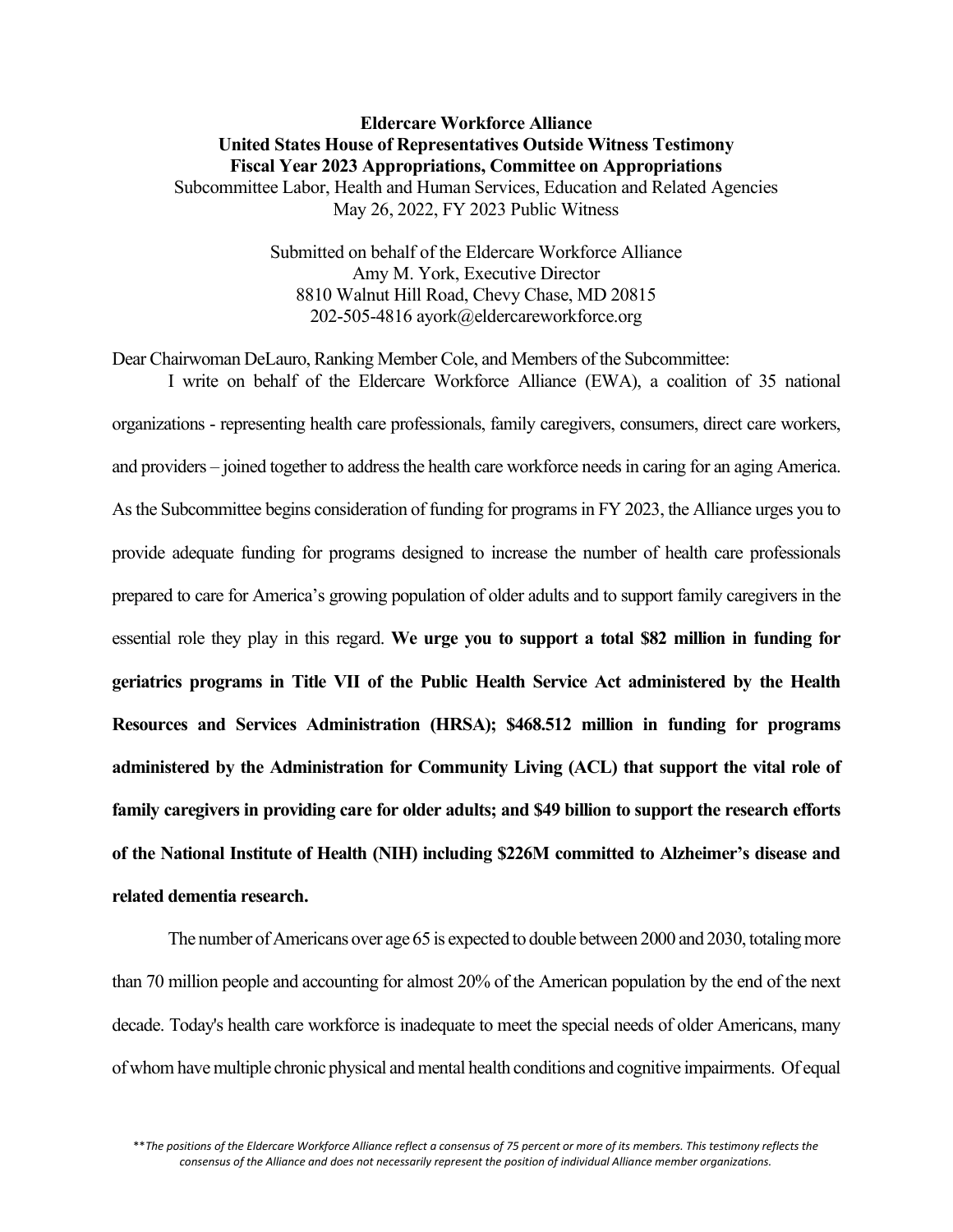importance is supporting the legions of family caregivers who annually provide billions of hours of uncompensated care that allows older adults to remain in their homes and communities. Without a national commitment to expand training and educational opportunities, the workforce will continue to grow even more constrained and care for our nation's older adults will be compromised. This is why, the Title VII geriatrics programs, ACL programs that support family caregivers, and the research efforts of National Institute on Aging are so critical to ensuring there are skilled eldercare workers and well-supported family caregivers available to meet the complex and unique needs of older adults.

### EWA specifically requests the following levels of funding:

### Title VII Geriatrics Programs: Request: \$82 Million

The Title VII geriatrics programs include the Geriatrics Workforce Enhancement Program (GWEP) and the Geriatrics Academic Career Awards (GACA). These Title VII geriatrics workforce programs, administered by the Health Resources and Services Administration, are the only federal programs that train in geriatrics principles. The two initiatives have four main goals:

- Foster education and engagement with family caregivers by training providers who can assess and address the care needs and preferences of older adults.
- Promote interprofessional team-based care by transforming clinical training environments to integrate geriatrics and primary care delivery systems.
- Improve the quality of care delivered to older adults by providing education to families and caregivers on critical care challenges like Alzheimer's disease and related dementias.
- Reach underserved and rural communities by ensuring clinician-educators are prepared to train the geriatrics workforce of today and tomorrow.

For FY2023, we request a sufficient increase in funding to close current geographic and demographic gaps in geriatrics workforce training. The COVID-19 pandemic, and its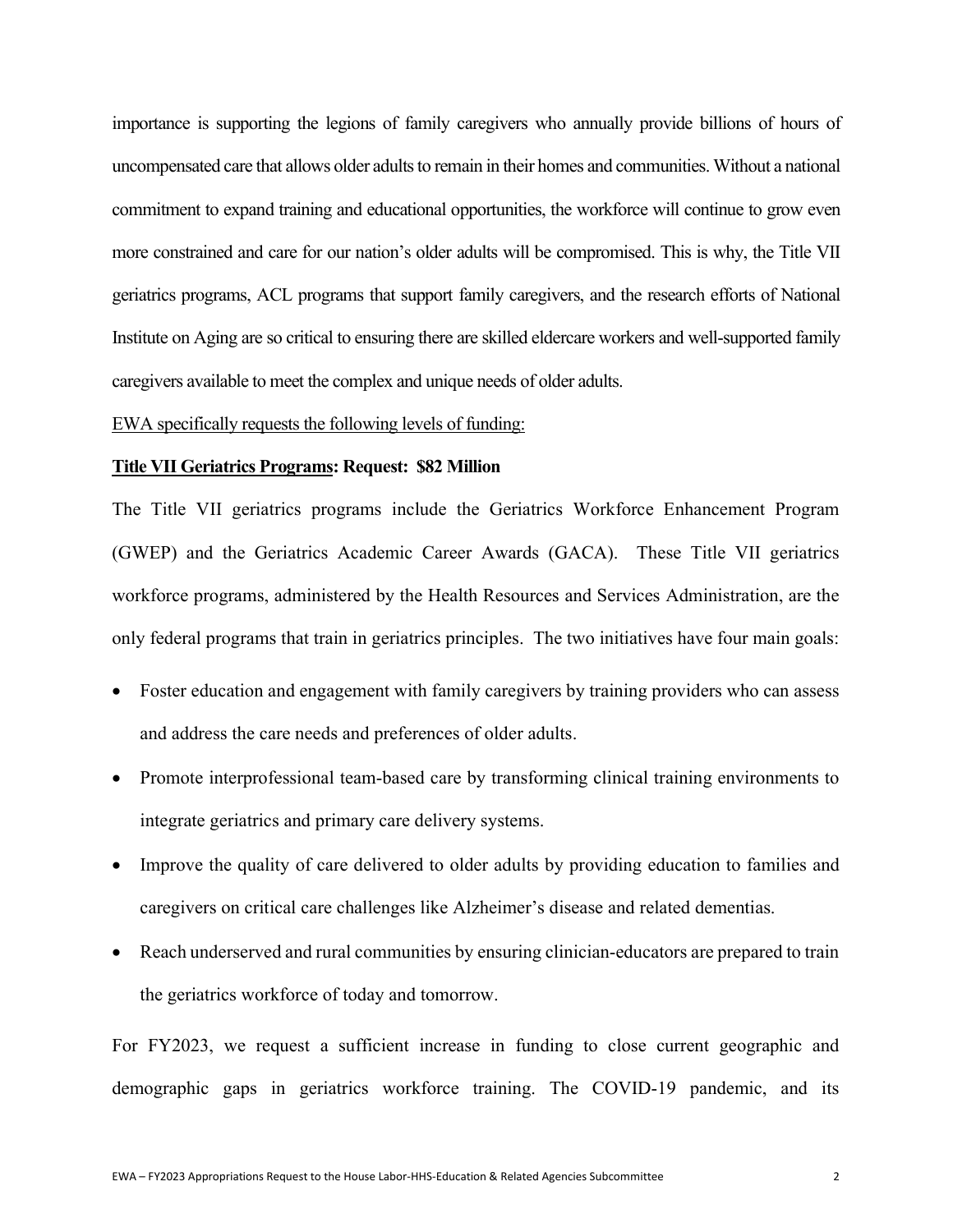disproportionate and devastating impact on older adults, demonstrated the crucial need to equip the primary care workforce to meet the needs of diverse geriatric populations. GWEPs and GACAs are highly successful in leading and preparing the health care workforce, unpaid caregivers and members of the community to address the complex needs of older adults living with chronic conditions and disabilities, and the social and environmental health determinants impacting their ability to live as independently as possible. The increased funding would support 80 GWEPs and 60 GACAs (at salaries more commensurate with those of NIH academic career grantees). \$82 million request

# Administration for Community Living Family Caregiver Support Programs: Appropriations Request: \$468.512 million

These programs support caregivers, elders, and people with disabilities by providing critical respite care and other support services for family caregivers, training and recruitment of care workers and volunteers, information and outreach, counseling, and other supplemental services.

 National Family Caregiver Support Program: This program provides a range of support services to family and other unpaid caregivers annually, including counseling, respite care, training, and assistance with locating services that help family caregivers care for their loved ones at home for as long as possible. We request that Congress work toward funding the National Family Caregiver Support Program at \$334 million in FY 2022. Included in the funding request for the National Family Support Program, \$400,000 is needed to sustain the efforts of the RAISE Family Caregiving Advisory Council in creating and updating a National Family Caregiving Strategy and carrying out their other responsibilities. \$387.9 million request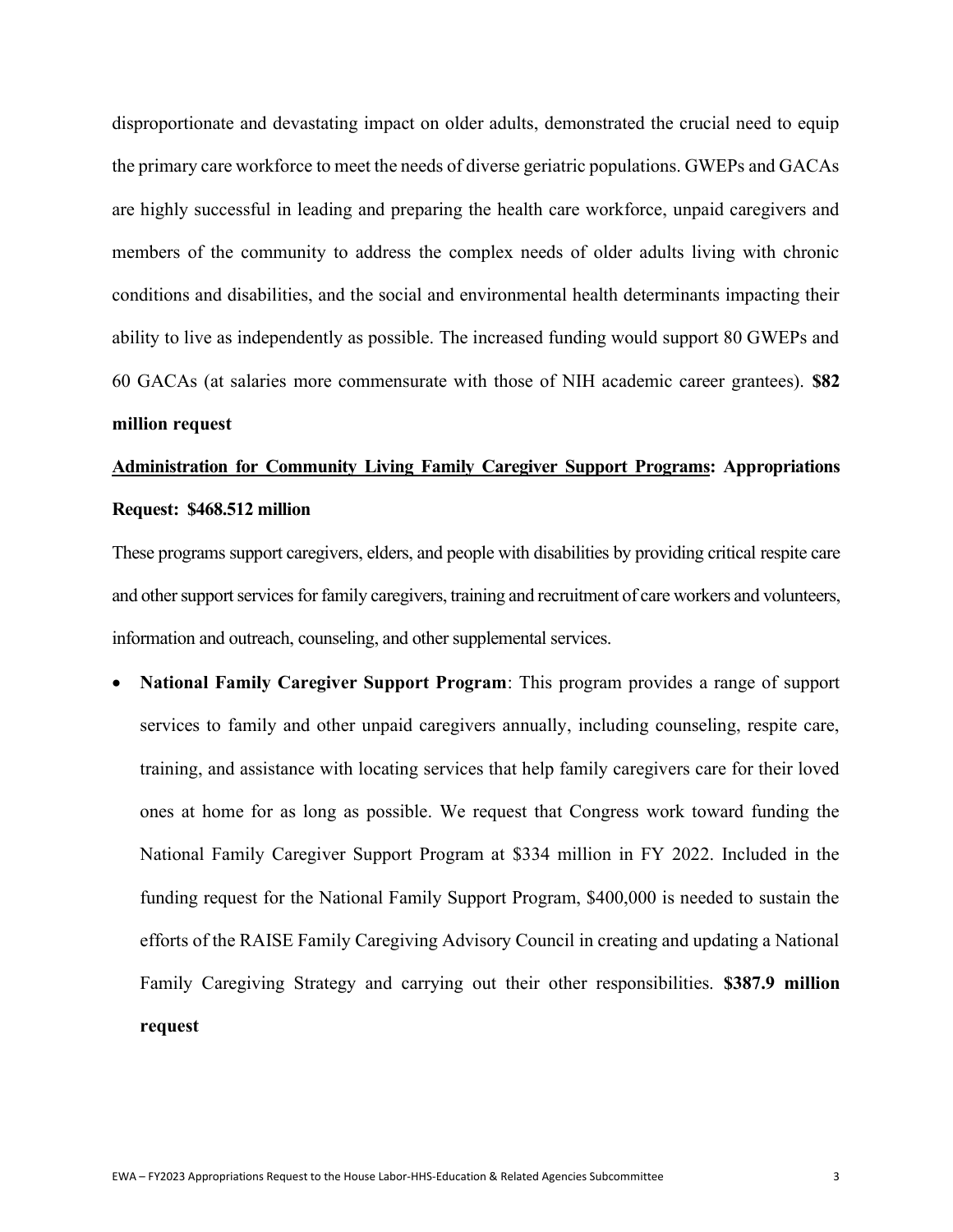• Native American Caregiver Support: This program provides grants to eligible tribal organizations to provide support for family and informal caregivers of Native American, Alaskan Native, and Native Hawaiian elders. It offers information and outreach, access assistance, individual counseling, support groups and training, respite care and other supplemental services. In FY2014, more 934,000 caregivers were served through this program.

## \$22.612 million request

- Alzheimer's Disease Program: A critical focus of these programs is to support the family caregivers who provide countless hours of unpaid care, thereby enabling their family members with dementia to continue living in the community. Funds will go to evidence-based interventions and expand the dementia-capable home and community-based services, enabling additional older adults to live in their residence of choice. \$35 million request
- Lifespan Respite Care: This program funds grants to improve the quality of and access to respite care for family caregivers of children or adults of any age with special needs. \$20 million request
- Demonstration on Direct Care Workers: This program is authorized in Title IV of the Older Americans Act (OAA), in coordination with the Secretary of Labor, to carry-out the demonstration of new strategies for the recruitment, retention or advancement of direct care workers. If funding is appropriated, ACL would begin with demonstrations that could prove the concept of what approaches were effective. \$3 million request

## National Institute of Health: EWA Request: \$49 billion

The National Institute on Aging, one of the 27 Institutes and Centers of the National Institutes of Health, leads a broad scientific effort to understand the nature of aging in order to promote the health and well-being of older adults. Funding will aid in researching training initiatives for the